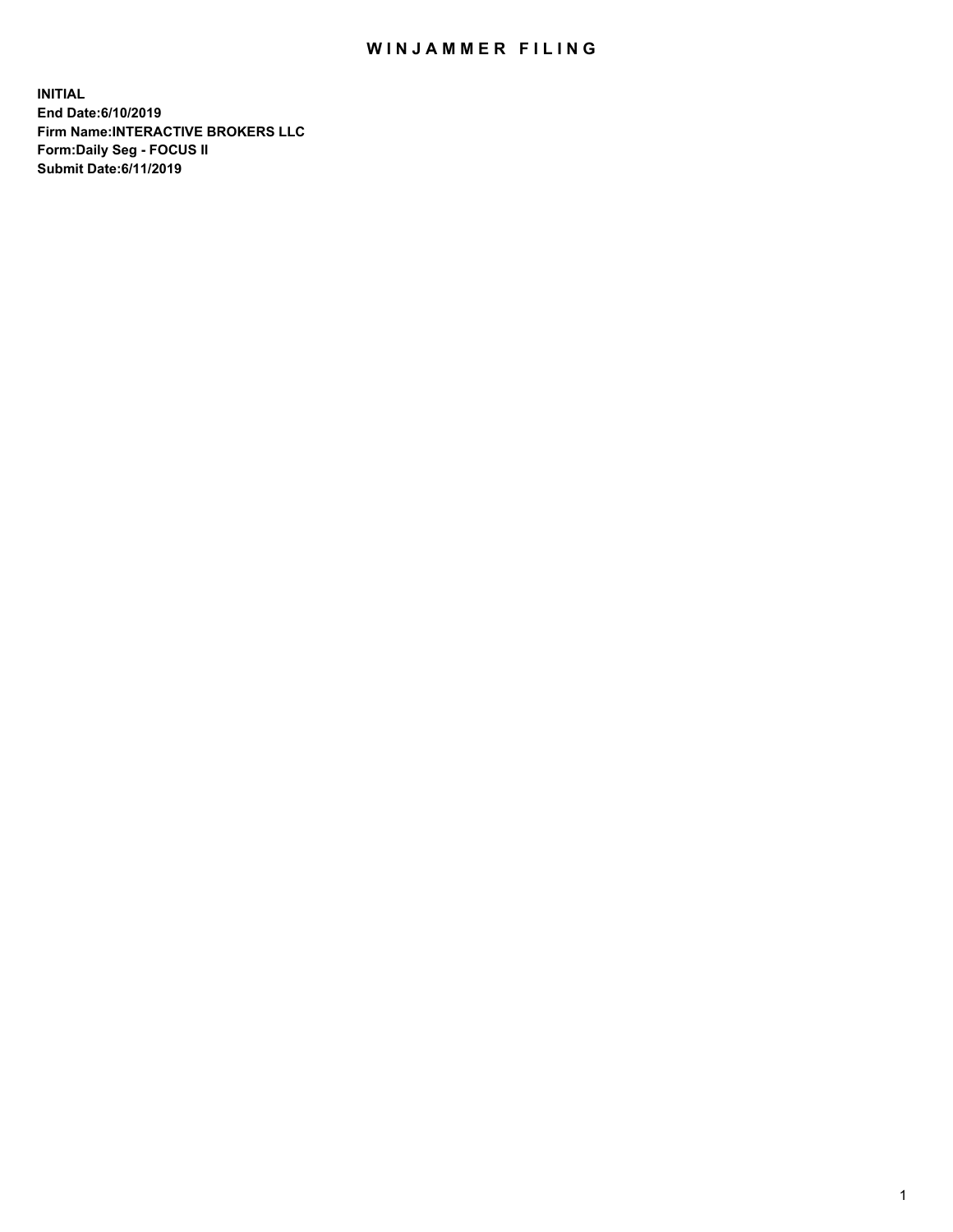**INITIAL End Date:6/10/2019 Firm Name:INTERACTIVE BROKERS LLC Form:Daily Seg - FOCUS II Submit Date:6/11/2019 Daily Segregation - Cover Page**

| Name of Company                                                                                                                                                                                                                                                                                                                | <b>INTERACTIVE BROKERS LLC</b>                                                                  |
|--------------------------------------------------------------------------------------------------------------------------------------------------------------------------------------------------------------------------------------------------------------------------------------------------------------------------------|-------------------------------------------------------------------------------------------------|
| <b>Contact Name</b>                                                                                                                                                                                                                                                                                                            | James Menicucci                                                                                 |
| <b>Contact Phone Number</b>                                                                                                                                                                                                                                                                                                    | 203-618-8085                                                                                    |
| <b>Contact Email Address</b>                                                                                                                                                                                                                                                                                                   | jmenicucci@interactivebrokers.c<br>om                                                           |
| FCM's Customer Segregated Funds Residual Interest Target (choose one):<br>a. Minimum dollar amount: ; or<br>b. Minimum percentage of customer segregated funds required:% ; or<br>c. Dollar amount range between: and; or<br>d. Percentage range of customer segregated funds required between:% and%.                         | $\overline{\mathbf{0}}$<br>$\overline{\mathbf{0}}$<br>155,000,000 245,000,000<br>0 <sub>0</sub> |
| FCM's Customer Secured Amount Funds Residual Interest Target (choose one):<br>a. Minimum dollar amount: ; or<br>b. Minimum percentage of customer secured funds required:%; or<br>c. Dollar amount range between: and; or<br>d. Percentage range of customer secured funds required between:% and%.                            | $\overline{\mathbf{0}}$<br>$\overline{\mathbf{0}}$<br>80,000,000 120,000,000<br>00              |
| FCM's Cleared Swaps Customer Collateral Residual Interest Target (choose one):<br>a. Minimum dollar amount: ; or<br>b. Minimum percentage of cleared swaps customer collateral required:% ; or<br>c. Dollar amount range between: and; or<br>d. Percentage range of cleared swaps customer collateral required between:% and%. | $\overline{\mathbf{0}}$<br>$\underline{\mathbf{0}}$<br>0 <sub>0</sub><br>0 <sub>0</sub>         |

Attach supporting documents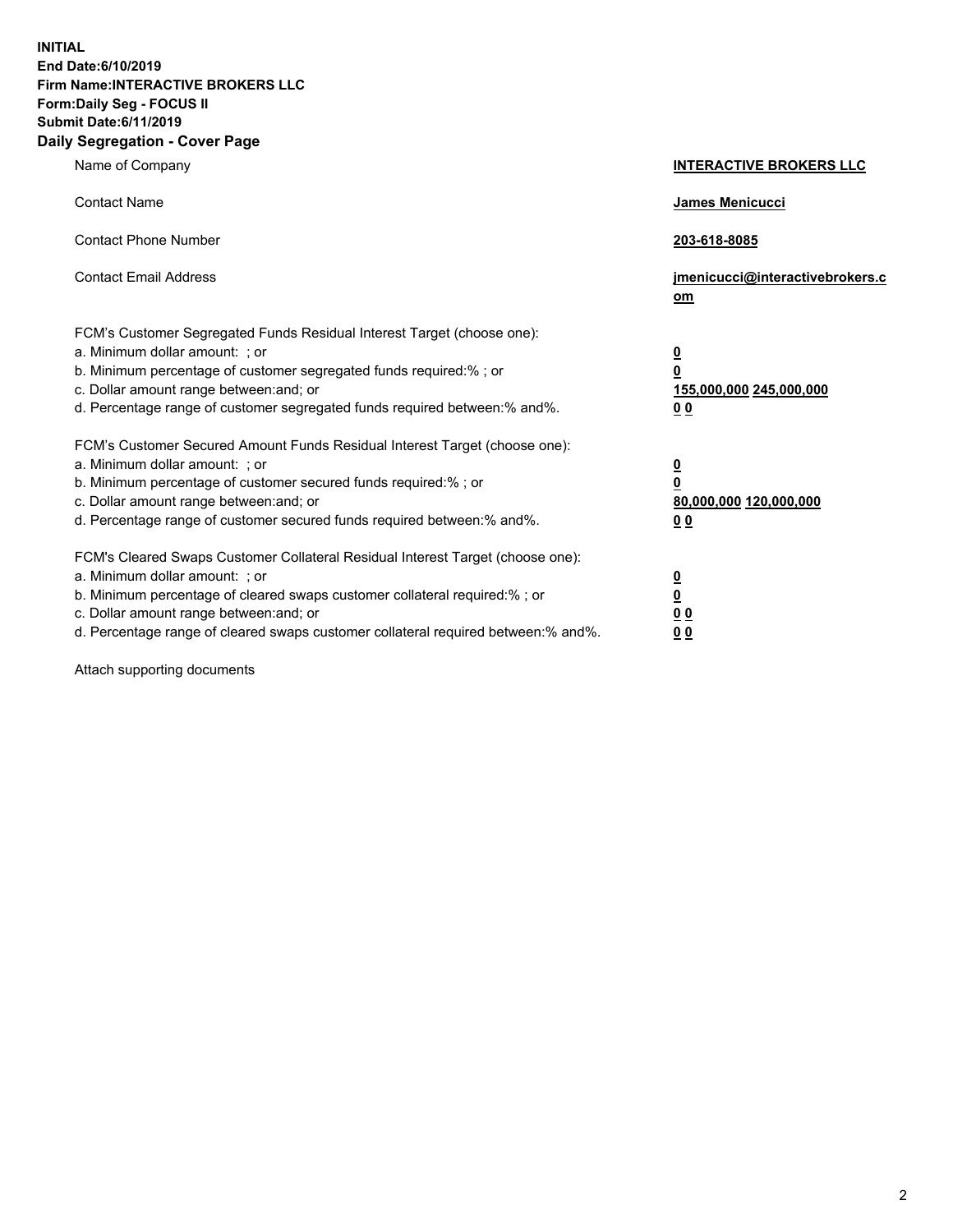## **INITIAL End Date:6/10/2019 Firm Name:INTERACTIVE BROKERS LLC Form:Daily Seg - FOCUS II Submit Date:6/11/2019 Daily Segregation - Secured Amounts**

|                | Daily Segregation - Secured Amounts                                                         |                                                             |
|----------------|---------------------------------------------------------------------------------------------|-------------------------------------------------------------|
|                | Foreign Futures and Foreign Options Secured Amounts                                         |                                                             |
|                | Amount required to be set aside pursuant to law, rule or regulation of a foreign            | $0$ [7305]                                                  |
|                | government or a rule of a self-regulatory organization authorized thereunder                |                                                             |
| $\mathbf{1}$ . | Net ledger balance - Foreign Futures and Foreign Option Trading - All Customers             |                                                             |
|                | A. Cash                                                                                     | 451,012,934 [7315]                                          |
|                | B. Securities (at market)                                                                   | $0$ [7317]                                                  |
| 2.             | Net unrealized profit (loss) in open futures contracts traded on a foreign board of trade   | 12,671,857 [7325]                                           |
| 3.             | Exchange traded options                                                                     |                                                             |
|                | a. Market value of open option contracts purchased on a foreign board of trade              | 40,378 [7335]                                               |
|                | b. Market value of open contracts granted (sold) on a foreign board of trade                | -53,498 [7337]                                              |
| 4.             | Net equity (deficit) (add lines 1. 2. and 3.)                                               | 463,671,671 [7345]                                          |
| 5.             | Account liquidating to a deficit and account with a debit balances - gross amount           | <b>3,143</b> [7351]                                         |
|                | Less: amount offset by customer owned securities                                            | 0 [7352] 3,143 [7354]                                       |
| 6.             | Amount required to be set aside as the secured amount - Net Liquidating Equity              | 463,674,814 [7355]                                          |
|                | Method (add lines 4 and 5)                                                                  |                                                             |
| 7.             | Greater of amount required to be set aside pursuant to foreign jurisdiction (above) or line | 463,674,814 [7360]                                          |
|                | 6.                                                                                          |                                                             |
|                | FUNDS DEPOSITED IN SEPARATE REGULATION 30.7 ACCOUNTS                                        |                                                             |
| 1.             | Cash in banks                                                                               |                                                             |
|                | A. Banks located in the United States                                                       | 93,887,580 [7500]                                           |
| 2.             | B. Other banks qualified under Regulation 30.7<br><b>Securities</b>                         | 0 [7520] 93,887,580 [7530]                                  |
|                | A. In safekeeping with banks located in the United States                                   |                                                             |
|                | B. In safekeeping with other banks qualified under Regulation 30.7                          | 413,368,392 [7540]<br>0 [7560] 413,368,392 [7570]           |
| 3.             | Equities with registered futures commission merchants                                       |                                                             |
|                | A. Cash                                                                                     | $0$ [7580]                                                  |
|                | <b>B.</b> Securities                                                                        | $0$ [7590]                                                  |
|                | C. Unrealized gain (loss) on open futures contracts                                         | $0$ [7600]                                                  |
|                | D. Value of long option contracts                                                           | $0$ [7610]                                                  |
|                | E. Value of short option contracts                                                          | 0 [7615] 0 [7620]                                           |
| 4.             | Amounts held by clearing organizations of foreign boards of trade                           |                                                             |
|                | A. Cash                                                                                     | $0$ [7640]                                                  |
|                | <b>B.</b> Securities                                                                        | $0$ [7650]                                                  |
|                | C. Amount due to (from) clearing organization - daily variation                             | $0$ [7660]                                                  |
|                | D. Value of long option contracts                                                           | $0$ [7670]                                                  |
|                | E. Value of short option contracts                                                          | 0 [7675] 0 [7680]                                           |
| 5.             | Amounts held by members of foreign boards of trade                                          |                                                             |
|                | A. Cash                                                                                     | 64,860,729 [7700]                                           |
|                | <b>B.</b> Securities                                                                        | $0$ [7710]                                                  |
|                | C. Unrealized gain (loss) on open futures contracts                                         | 12,304,922 [7720]                                           |
|                | D. Value of long option contracts                                                           | 40,378 [7730]                                               |
|                | E. Value of short option contracts                                                          | <mark>-53,498</mark> [7735] <u>77,1<b>52,531</b></u> [7740] |
| 6.             | Amounts with other depositories designated by a foreign board of trade                      | 0 [7760]                                                    |
| 7.             | Segregated funds on hand                                                                    | $0$ [7765]                                                  |
| 8.             | Total funds in separate section 30.7 accounts                                               | 584,408,503 [7770]                                          |
| 9.             | Excess (deficiency) Set Aside for Secured Amount (subtract line 7 Secured Statement         | 120,733,689 [7380]                                          |
|                | Page 1 from Line 8)                                                                         |                                                             |
| 10.            | Management Target Amount for Excess funds in separate section 30.7 accounts                 | 80,000,000 [7780]                                           |
| 11.            | Excess (deficiency) funds in separate 30.7 accounts over (under) Management Target          | 40,733,689 [7785]                                           |
|                |                                                                                             |                                                             |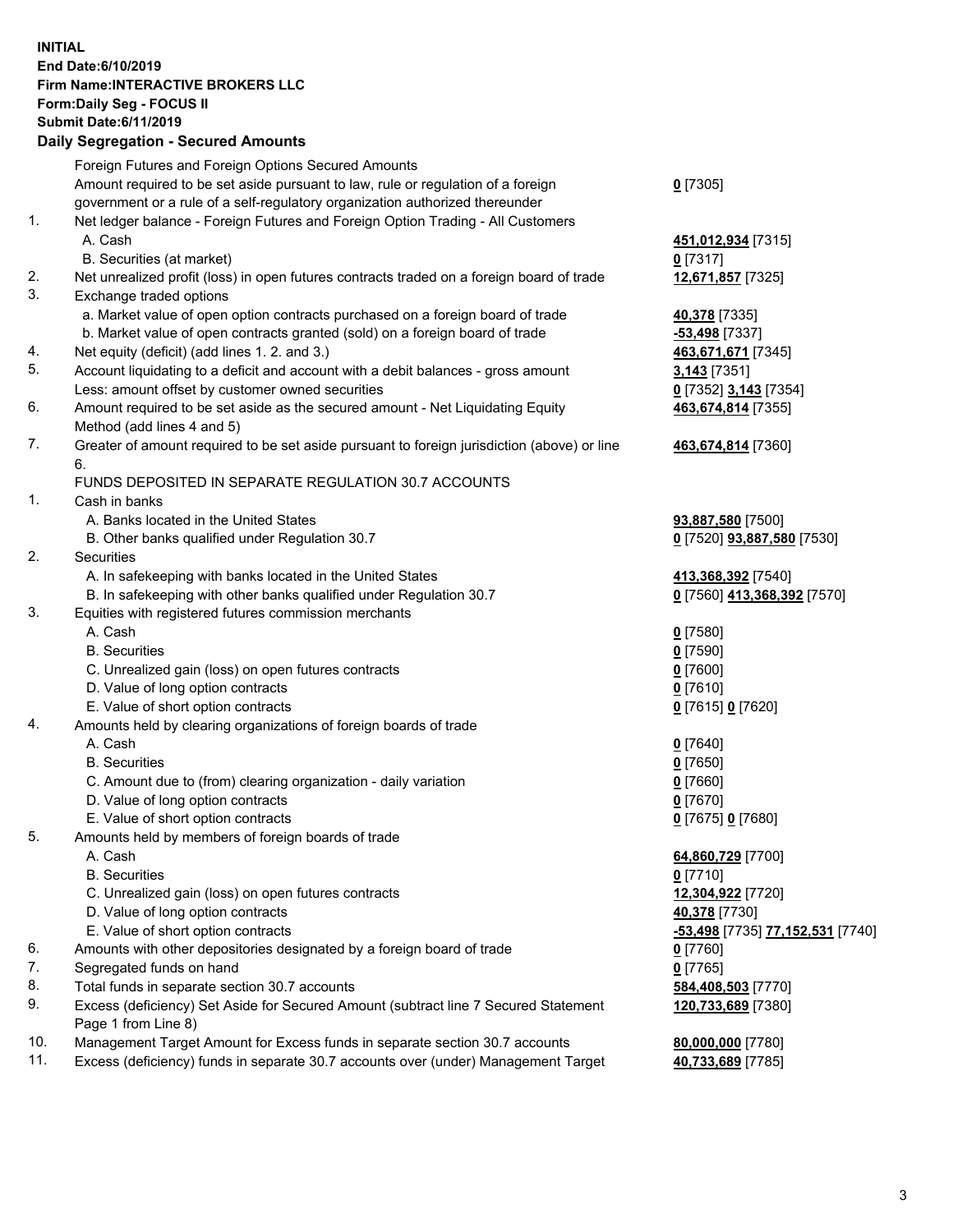**INITIAL End Date:6/10/2019 Firm Name:INTERACTIVE BROKERS LLC Form:Daily Seg - FOCUS II Submit Date:6/11/2019 Daily Segregation - Segregation Statement** SEGREGATION REQUIREMENTS(Section 4d(2) of the CEAct) 1. Net ledger balance A. Cash **3,947,715,893** [7010] B. Securities (at market) **0** [7020] 2. Net unrealized profit (loss) in open futures contracts traded on a contract market **-73,470,951** [7030] 3. Exchange traded options A. Add market value of open option contracts purchased on a contract market **181,382,461** [7032] B. Deduct market value of open option contracts granted (sold) on a contract market **-276,069,795** [7033] 4. Net equity (deficit) (add lines 1, 2 and 3) **3,779,557,608** [7040] 5. Accounts liquidating to a deficit and accounts with debit balances - gross amount **1,257,940** [7045] Less: amount offset by customer securities **0** [7047] **1,257,940** [7050] 6. Amount required to be segregated (add lines 4 and 5) **3,780,815,548** [7060] FUNDS IN SEGREGATED ACCOUNTS 7. Deposited in segregated funds bank accounts A. Cash **747,807,690** [7070] B. Securities representing investments of customers' funds (at market) **1,936,821,415** [7080] C. Securities held for particular customers or option customers in lieu of cash (at market) **0** [7090] 8. Margins on deposit with derivatives clearing organizations of contract markets A. Cash **5,599,672** [7100] B. Securities representing investments of customers' funds (at market) **1,399,450,753** [7110] C. Securities held for particular customers or option customers in lieu of cash (at market) **0** [7120] 9. Net settlement from (to) derivatives clearing organizations of contract markets **10,167,216** [7130] 10. Exchange traded options A. Value of open long option contracts **181,345,201** [7132] B. Value of open short option contracts **-276,268,436** [7133] 11. Net equities with other FCMs A. Net liquidating equity **0** [7140] B. Securities representing investments of customers' funds (at market) **0** [7160] C. Securities held for particular customers or option customers in lieu of cash (at market) **0** [7170] 12. Segregated funds on hand **0** [7150] 13. Total amount in segregation (add lines 7 through 12) **4,004,923,511** [7180] 14. Excess (deficiency) funds in segregation (subtract line 6 from line 13) **224,107,963** [7190] 15. Management Target Amount for Excess funds in segregation **155,000,000** [7194] **69,107,963** [7198]

16. Excess (deficiency) funds in segregation over (under) Management Target Amount Excess